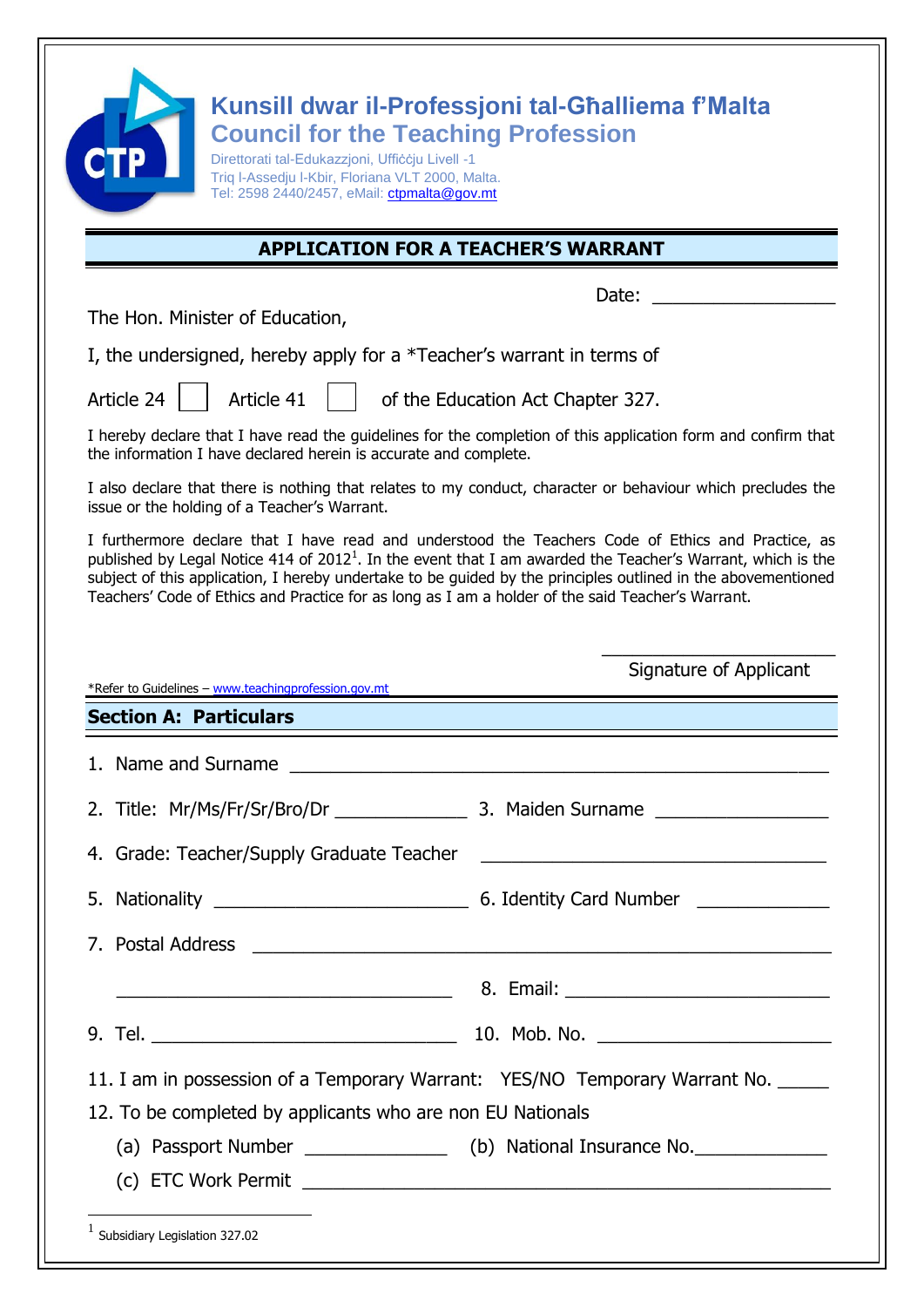| <b>Section B: Qualifications</b>         |                                                                                            |       |      |
|------------------------------------------|--------------------------------------------------------------------------------------------|-------|------|
| 13. UNIVERSITY DEGREES                   |                                                                                            |       |      |
| Full Title                               | University                                                                                 |       | Date |
|                                          |                                                                                            |       |      |
| 14. ADVANCED MATRICULATION OR EQUIVALENT |                                                                                            |       |      |
| Subject                                  | <b>Examination Board</b>                                                                   | Grade | Date |
| 15. INTERMEDIATE OR EQUIVALENT           |                                                                                            |       |      |
| Subject                                  | <b>Examination Board</b>                                                                   | Grade | Date |
|                                          |                                                                                            |       |      |
| Subject                                  | 16. SECONDARY EDUCATION CERTIFICATE MATRICULATION OR EQUIVALENT<br>Examination Board Grade |       | Date |
|                                          |                                                                                            |       |      |
|                                          |                                                                                            |       |      |
|                                          |                                                                                            |       |      |
|                                          |                                                                                            |       |      |
|                                          |                                                                                            |       |      |
|                                          |                                                                                            |       |      |
| 17. OTHER QUALIFICATIONS                 |                                                                                            |       |      |
|                                          |                                                                                            |       |      |
|                                          |                                                                                            |       |      |
|                                          |                                                                                            |       |      |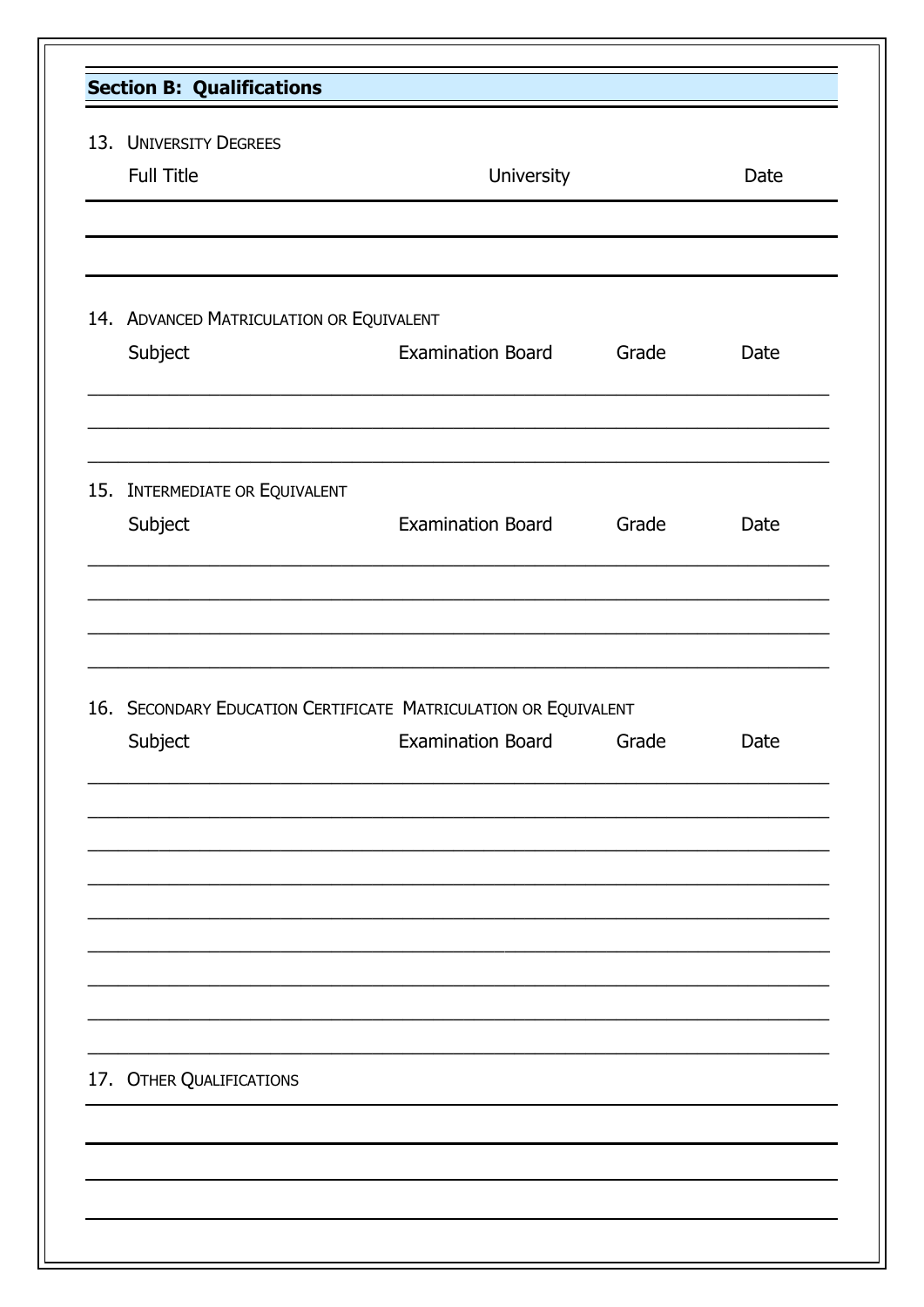# **Section C: Teaching Experience**

# 18. TEACHING EXPERIENCE  $1$

| School | Date of commencement | Termination Date $ $ Level <sup>2</sup> & Grade $ $ Subject |        |  |
|--------|----------------------|-------------------------------------------------------------|--------|--|
|        |                      |                                                             |        |  |
|        |                      |                                                             |        |  |
|        |                      |                                                             |        |  |
|        |                      |                                                             |        |  |
|        |                      |                                                             | $\sim$ |  |

<sup>1</sup> **Excludes teaching practice during B.Ed/PGCE** 

 $2$  Level refers to (P) Primary (S) Secondary

19. UNPAID LEAVE<sup>3</sup> (If not applicable denote **`NIL**')

| School | Commencement date of Unpaid leave | Termination date of Unpaid leave | Grade |
|--------|-----------------------------------|----------------------------------|-------|
|        |                                   |                                  |       |
|        |                                   |                                  |       |
|        |                                   |                                  |       |

3 **To include unpaid leave taken in former schools. This should be accompanied by an official statement from school concerned.** 

# **Section D: Declaration**

## 20. DECLARATION BY **HEAD OF SCHOOL STATE** AND **NON STATE**

| SCHOOL:              |                                           |
|----------------------|-------------------------------------------|
| I declare that Ms/Mr | is currently employed at the above school |

as **Teacher/Supply Graduate Teacher and confirm contents of Section C, para 18 and 19.**

 **Date:\_\_\_\_\_\_\_\_\_\_\_\_\_\_\_\_ Signature of Head: \_\_\_\_\_\_\_\_\_\_\_\_\_\_\_\_\_\_\_\_\_\_\_\_\_\_\_\_\_\_\_\_\_ Name in full:**  $\blacksquare$ 

 **Rubber Stamp of Head of School:**

The Council for the Teaching Profession reserves the right to verify information provided in Section C.

# **Section E: For Office Use Only**

## **21. RECOMMENDATION**

The Hon. Minister of Education,

 Having considered the merits of the application in hand, the Council for the Teaching Profession recommends the issue of a teacher's warrant under Art. 24/ Art 41 with the following qualifications:\_\_\_\_\_\_\_\_\_\_\_\_\_\_\_\_\_\_\_\_\_\_\_\_\_\_\_\_\_\_\_\_\_\_\_\_\_\_\_\_\_\_.

Warrant No. (Rubber Stamp)

\_\_\_\_\_\_\_\_\_\_\_\_\_\_\_\_\_\_\_\_\_\_ Secretary to Council

\_\_\_\_\_\_\_\_\_\_\_\_\_\_\_\_\_\_\_\_\_\_ Date of Issue